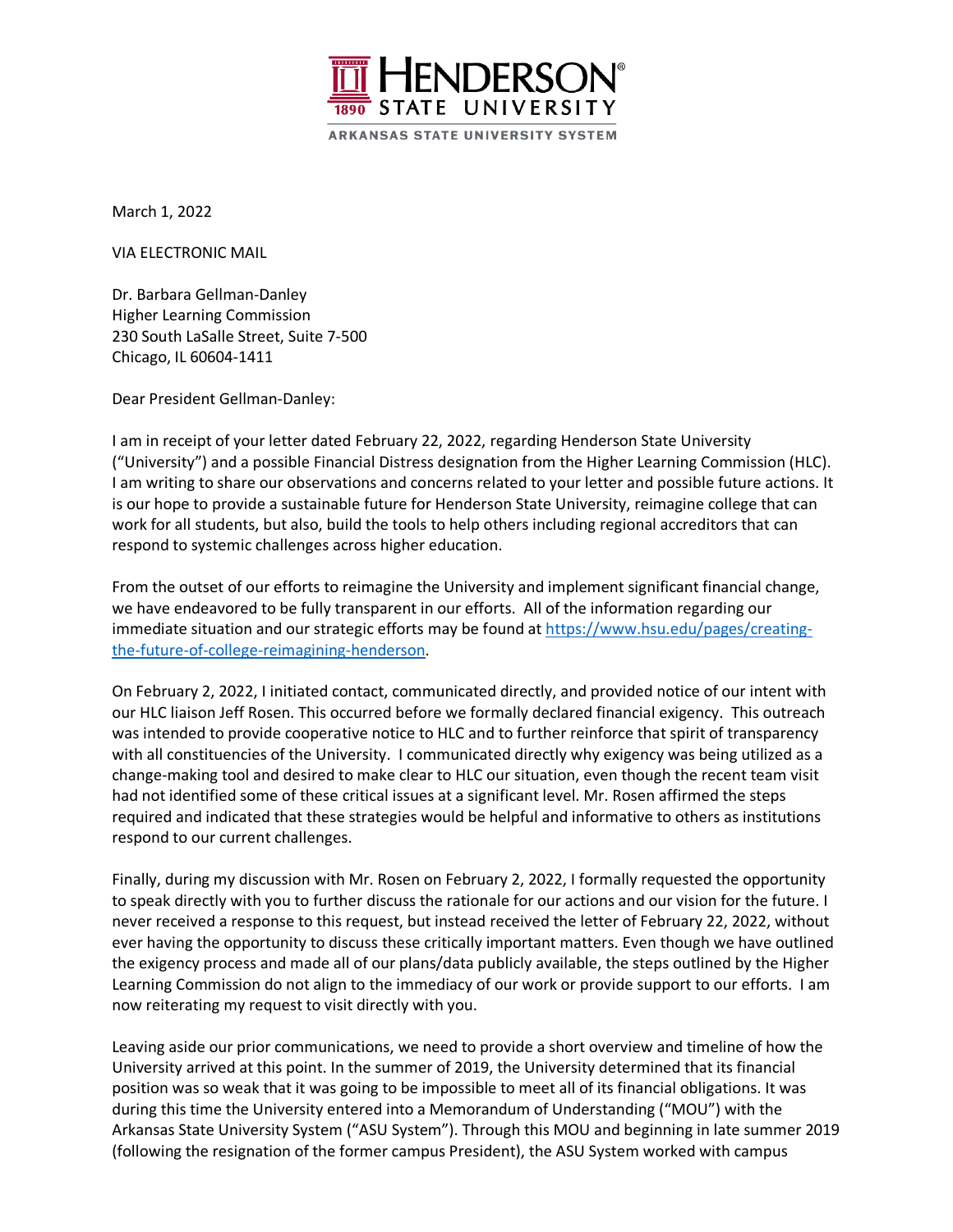officials to implement immediate and significant budgetary and process changes. A search for a permanent campus CEO was formally launched in the first quarter of 2020, with the expectation that transformative modifications to campus operations would be necessary and forthcoming. The unforeseen global pandemic interrupted the search process, and interim leadership was retained to lead the University. In early summer 2020, a FY2021 balanced budget was developed for the University that did not include deficit spending. Unfortunately, the pandemic resulted in significant enrollment losses in AY2020 and AY2021 of over 25% that negatively impacted the University's budget. Fortunately, federal stimulus funds were available to assist in offsetting these losses.

In November 2021, I was named as the next Chancellor of the University. Ironically, this announcement was actually made while an HLC site visit team was on campus for the University's comprehensive evaluation. When I officially began my role on November 15, 2021, my immediate focus was to begin implementing processes to transform the University to a position of financial strength and long-term sustainability that can effectively serve students. As your letter mentioned, these efforts included a formal declaration of financial exigency to afford the University greater flexibility in making the important decisions and develop a strategic resource allocation model necessary to move the University forward.

Before we address the current state of the University, I think it is important that we first identify portions of your letter which are factually incorrect. First, your letter states that cost-savings measures were recently announced to "avert a cash shortfall of \$12.5 million in the current fiscal year ending June 30, 2022." Unfortunately, while this amount has been repeated in multiple media reports, it is not accurate. A gap of approximately \$12.5 million would exist *if* federal stimulus funds were not available in this fiscal year. However, those stimulus funds are available in this fiscal year and HSU's share of those funds is approximately \$6.0 million. While it is true that a deficit was poised to exist in this fiscal year even with inclusion of stimulus funds, the Strategic Cash Flow Financial Planning Proforma (with updated versions publicly available at https://www.hsu.edu/pages/creating-the-future-of-collegereimagining-henderson/) shows this amount to be far less than the reported \$12.5 million.

Second, you also state in your letter that "HLC is concerned that there appears to have been a deterioration in the institution's financial condition" since the comprehensive visit at the end of 2021. This statement is simply inaccurate. There have been no intervening events that have occurred since the HLC visit that have caused this deterioration. The financial condition of the University was similar and obvious during the comprehensive evaluation, and the University was very transparent and frank about the University's financial condition at every turn. There was even considerable discussion between the University and HLC about the impending hire of a new Chancellor and the resulting changes that would be forthcoming to transform Henderson. It is these transformative steps that led to the financial exigency declaration and not some other event that occurred after the HLC visit.

Finally, your letter further questions "whether the institution is at risk of an abrupt institutional closure." I can assure you it is not. Despite our financial exigency declaration, we have begun to see many positive financial signs for the University. For instance, the University finished FY2019 with seven (7) days cash on hand, as calculated by Moody's. The University improved to 38 days cash on hand at the end of FY2020, and 43 days cash on hand at the end of FY2021. As of today, we currently have 43 days of cash on hand with the ASU System standard of 60 days being the goal to remove ourselves from exigency. While HSU acknowledges that our liquidity is still not to the level I desire, it is important to note that we are making the required decisions to have our cash position trending in the correct direction.

In addition, our year-to-date admissions figures are 21.1% ahead of last year (as of February 25, 2022). Major changes to student recruitment, financial aid processes, and institutional scholarship allocation have been implemented over the past 12 months as well and the University is beginning to enjoy the accompanying benefits that were envisioned when these changes were made. We are taking other steps